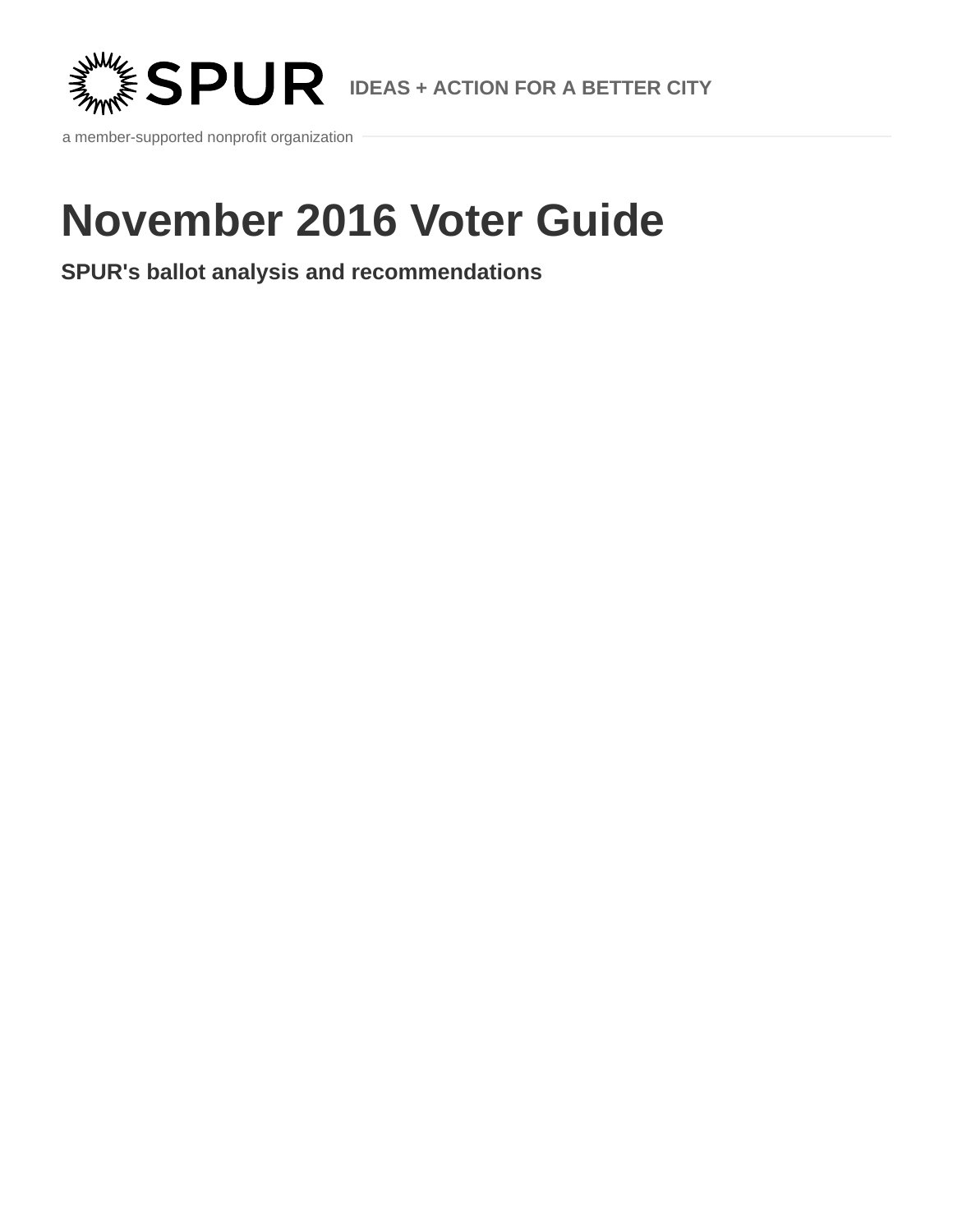## **San Francisco (SF)**

| <b>City College</b><br><b>Parcel Tax</b>                                               | <b>Housing Loan</b><br><b>Program</b>                                                              | <b>Vacancy</b><br><b>Appointments</b>                                                          | <b>PROP</b><br><b>Street Trees</b>                                                               |
|----------------------------------------------------------------------------------------|----------------------------------------------------------------------------------------------------|------------------------------------------------------------------------------------------------|--------------------------------------------------------------------------------------------------|
| <b>VOTE YES</b>                                                                        | <b>VOTE YES</b><br>$\checkmark$                                                                    | $\boldsymbol{\mathsf{x}}$<br><b>VOTE NO</b>                                                    | <b>VOTE YES</b>                                                                                  |
| <b>PROP</b><br><b>Police</b><br><b>Oversight</b>                                       | <b>PROP</b><br><b>Public</b><br><b>Advocate</b>                                                    | <b>PROP</b><br><b>Dignity Fund</b>                                                             | <b>PROP</b><br><b>Dedicating the</b><br><b>Prop. K Sales</b><br><b>Tax</b>                       |
| <b>VOTE YES</b>                                                                        | $\boldsymbol{\mathsf{x}}$<br><b>VOTE NO</b>                                                        | $\boldsymbol{\mathsf{X}}$<br><b>VOTE NO</b>                                                    | <b>VOTE YES</b>                                                                                  |
| <b>PROP</b><br><b>MTA Board</b><br>and Budget<br>- 1                                   | <b>PROP</b><br><b>Housing and</b><br><b>Development</b><br><b>Commission</b>                       | <b>PROP</b><br><b>Noncitizen</b><br><b>Voting</b>                                              | <b>PROP</b><br><b>Bayview</b><br><b>Office</b><br><b>Development</b><br><b>VOTE YES</b>          |
| <b>PROP</b><br><b>Tent</b><br><b>Encampments</b><br><b>NO</b><br><b>RECOMMENDATION</b> | <b>PROP</b><br><b>Neighborhood</b><br><b>Crime Unit</b><br>$\boldsymbol{\times}$<br><b>VOTE NO</b> | <b>PROP</b><br><b>Allocating the</b><br><b>Hotel Tax</b><br><b>NO</b><br><b>RECOMMENDATION</b> | <b>PROP</b><br><b>Lobbyist Gifts</b><br>and Reporting<br><b>VOTE NO</b><br>$\boldsymbol{\times}$ |
| <b>PROP</b><br><b>Soda Tax</b>                                                         | <b>Transfer Tax</b>                                                                                | <b>PROP</b><br><b>Manufacturing</b><br>and Arts<br><b>Space</b>                                |                                                                                                  |
|                                                                                        | $\boldsymbol{\mathsf{X}}$<br><b>VOTE NO</b><br><b>VOTE YES</b>                                     | $\boldsymbol{\mathsf{X}}$<br><b>VOTE NO</b><br>$\boldsymbol{\mathsf{X}}$<br><b>VOTE NO</b>     | <b>VOTE YES</b><br>$\boldsymbol{\mathsf{x}}$<br><b>VOTE NO</b>                                   |

## **Bay Area (BA)**

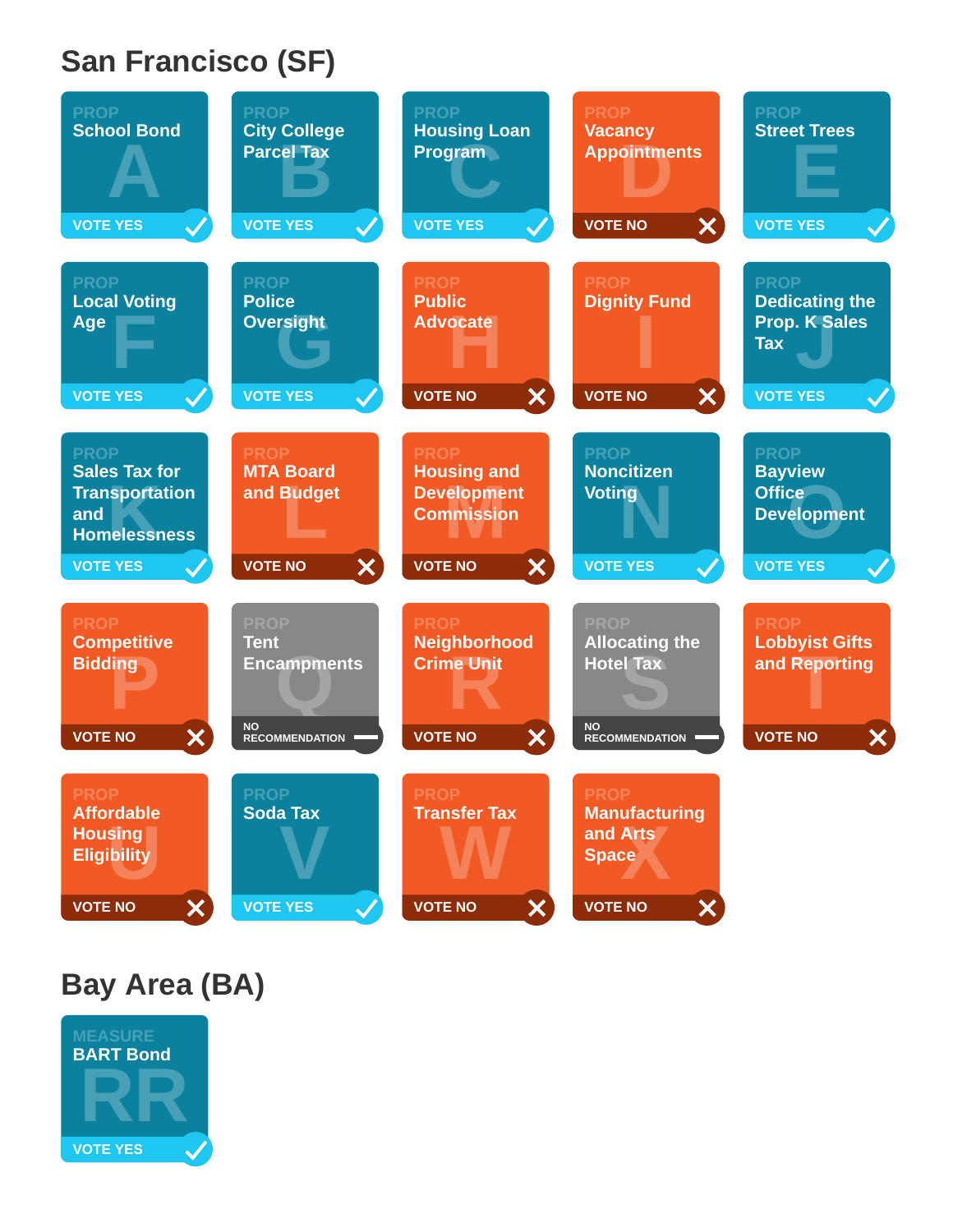## **SF Prop A School Bond**

SCHOOL BOND

#### **School Facilities Bond**

Authorizes the San Francisco Board of Education to issue \$744 million in general obligation bonds for facilities upgrades and other improvements to public schools.

**Vote YES**

### **SPUR's Recommendation**

This bond measure would improve many San Francisco public schools that need upgrading in order to ensure student health and safety, as well as meet program standards for modern education environments. Having

Read our complete analysis at [spurvoterguide.org](https://spurvoterguide.org/)

well-maintained public school facilities is vital to serving San Francisco's growing population, keeping families with children in the city and engaging families to participate in and support the public school system.

## **SF Prop B City College Parcel Tax**

#### **City College Parcel Tax**

Raises the current parcel tax dedicated for City College from \$79 per parcel to \$99 per parcel and extends it for 15 years.

**ORDINANCE** 

### **Vote YES**

## **SPUR's Recommendation**

City College is a tremendous asset to San Francisco. The college provides affordable degrees, life skills and career and technical education opportunities to 60,000 students per year. It is a key part of the city's workforce-training network and is a major resource for economic mobility for low- and middleincome families in the Bay Area.

This measure, if passed, wouldn't solve City College's financial challenges. But it would help maintain core classes and support students while the college continues to work toward stabilizing itself in a new operating environment. There are reasons for optimism: The college has passed a critical hurdle in reforming its finances, is set

Read our complete analysis at [spurvoterguide.org](https://spurvoterguide.org/)

to solidify its accreditation status in the coming year and has new leadership that's developing a viable vision for the future. Putting this measure to the voters now could allow City College to focus on its enrollment goals while giving faculty and staff a long overdue raise.

Though City College is in a stronger position now, it must continue to prove to students and the public that it is on the path to long-term stability. Prop. B presents an important opportunity to pledge local dollars to City College at a critical time and support the vital role the college plays by offering affordable pathways to economic mobility for all San Franciscans.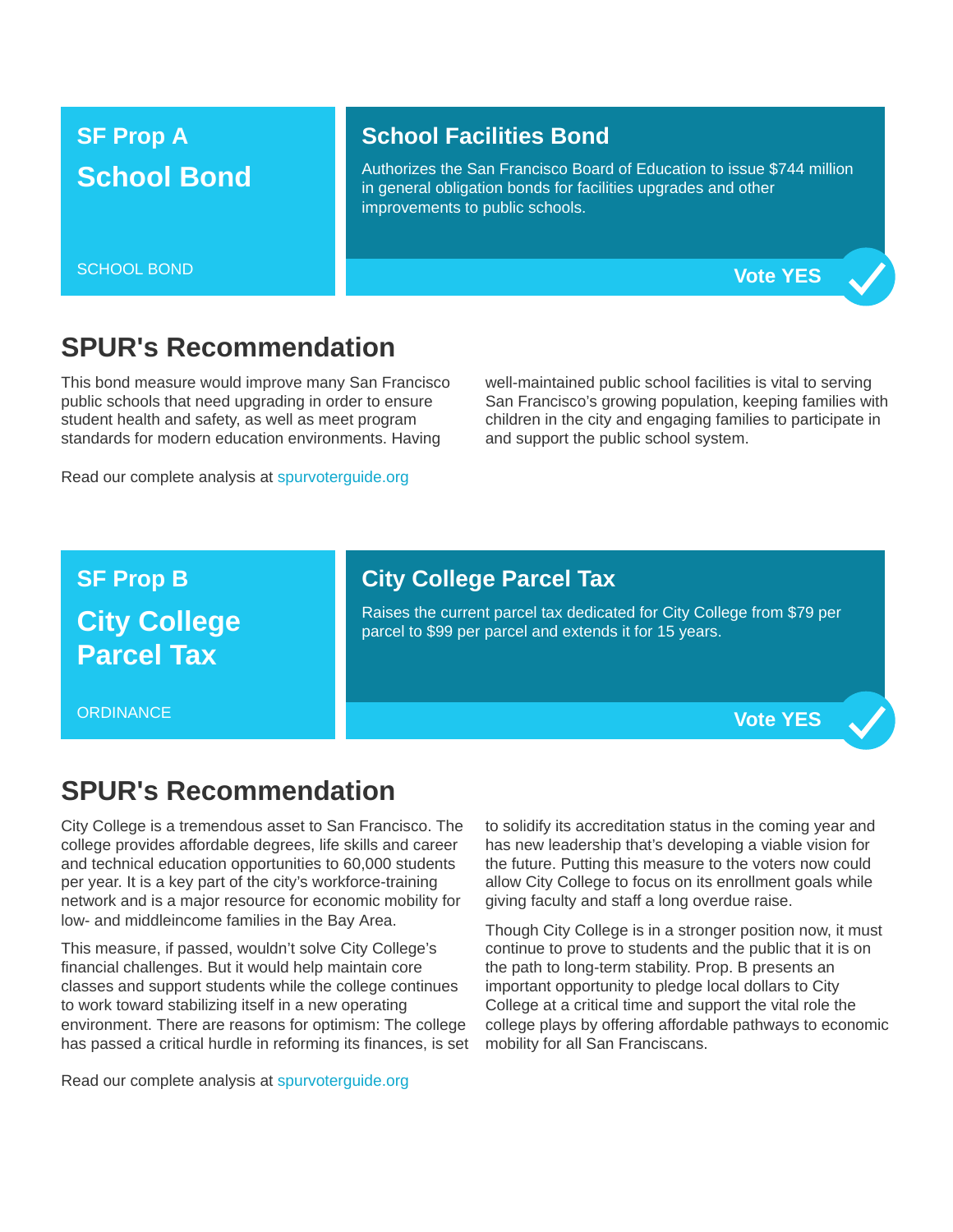## **SF Prop C Housing Loan Program**

#### BOND

### **Loans to Finance Acquisition and Rehabilitation of Affordable Housing**

Authorizes putting unused bond capacity from a previous earthquake retrofit program toward the acquisition of housing units for rehabilitation and conversion to permanently affordable housing.



## **SPUR's Recommendation**

One of the most urgent problems facing San Francisco is the high cost of housing. This bond measure would make use of a pre-existing voter commitment to providing bondfunded loans for a public purpose and could help preserve and create much-needed affordable housing. While only a

Read our complete analysis at [spurvoterguide.org](https://spurvoterguide.org/)

part of the solution, it would enable nonprofits to purchase buildings and make them permanently affordable for the people living there, thus stabilizing housing costs for many low-income households.

**SF Prop D**

## **Vacancy Appointments**

CHARTER AMENDMENT

### **Vacancy Appointments**

Requires that vacancies occurring in elected offices be filled by a mayoral appointment within 28 days and mandates that when a vacancy occurs on the Board of Supervisors, a special election be held within 180 days; the interim supervisor appointed by the mayor would be ineligible to run.

**Vote NO**

## **SPUR's Recommendation**

One portion of Prop. D makes a benign change to city practice, requiring that replacement appointments to vacated elected office be made within a specified time frame. But Prop. D bundles in a change to supervisor appointments that would undo charter reforms instituted by the voters and undermine democratic representation.

Prop. D would abridge the mayor's vacancy appointment power and create a lame duck supervisor position with unclear accountability. It's no secret that some elected officials don't like the current mayor. But political grudges are the worst reason to permanently alter the City Charter

to reduce the power of all future mayors. The city's system of democracy has important roles for the Board of Supervisors and the mayor. The voters have upheld this balance of power over many years of charter reform measures.

Futhermore, if San Francisco's goal is to allow more of its residents' voices to be heard in elections, it should not be sanctioning new, oddly timed special elections in which low turnout would privilege the votes of fewer and more conservative voters. On this count, Prop. D would do a disservice to the true representation of the public interest.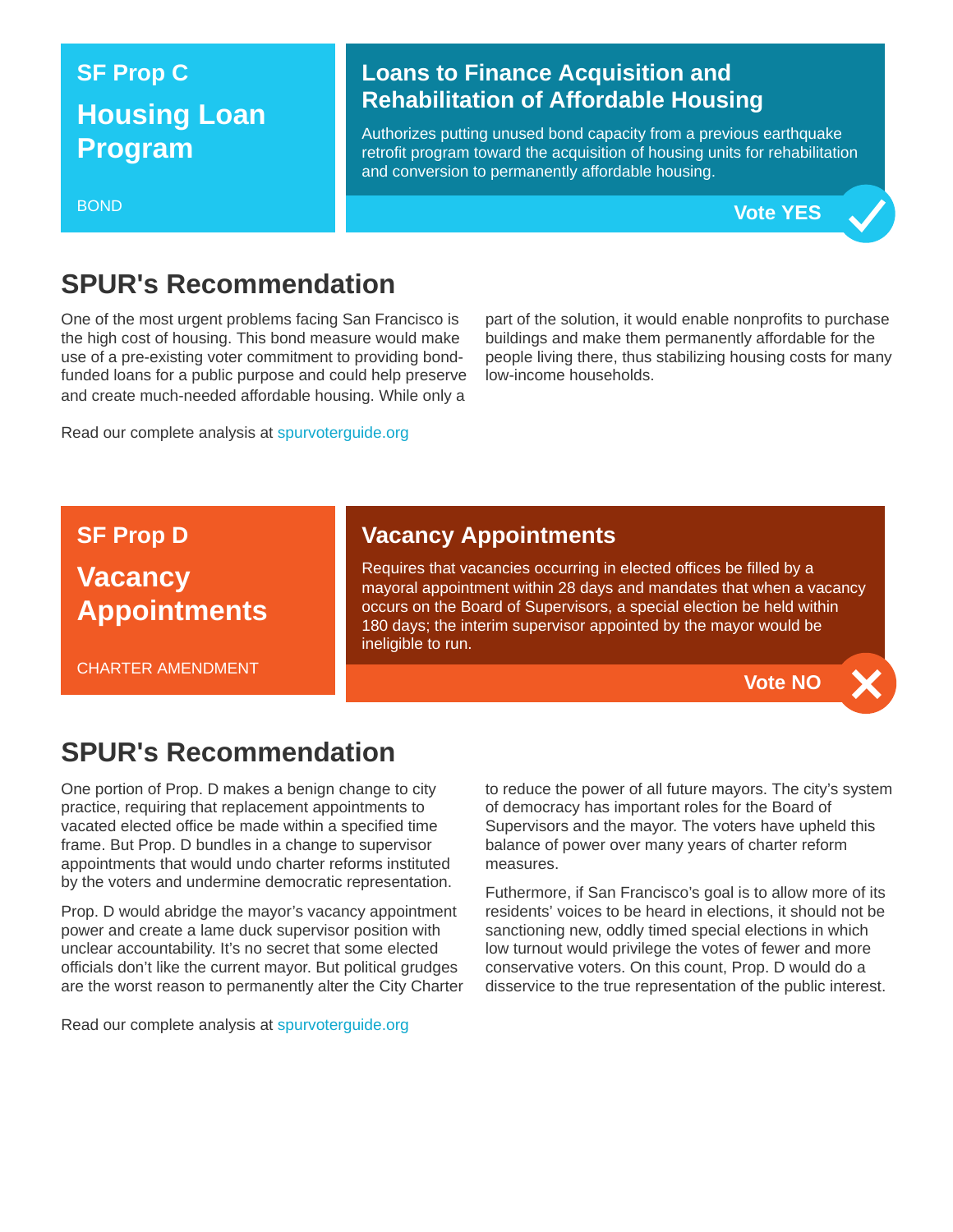## **SF Prop E Street Trees**

#### CHARTER AMENDMENT

#### **City Responsibility for Maintaining Street Trees**

Makes it the city's responsibility to maintain all street trees, repair sidewalks damaged by trees and assume liability for damages caused by neglect of trees; dedicates funding from the General Fund to pay for these responsibilities.



## **SPUR's Recommendation**

San Francisco currently has a very poor street tree policy. It is unfair and confusing for property owners and has resulted in a diminished urban forest. Prop. E provides a policy solution: transferring the responsibility for tree maintenance back to the city and dedicating funding to sustain trees and maintain sidewalks. Prop. E funds tree maintenance through the General Fund, with the benefits to be broadly shared by everyone in the city. The process of developing the measure, which has unfolded over several years, considered many ways to remedy the current situation, with numerous studies recommending this approach.

Although SPUR does not consider set-asides a best practice, the amount dedicated by Prop. E is small and the issue meets our criteria that ballot setasides should support causes that do not compete well in the normal budget process.1 Trees have fared very poorly as a result of the current system and consistent underfunding, and this measure is the best chance to rectify that situation in the near future.

Read our complete analysis at [spurvoterguide.org](https://spurvoterguide.org/)



## **SPUR's Recommendation**

SPUR has worked for decades to increase participation in the civic decisionmaking process. We believe responsive, effective government requires a high level of involvement by the city's residents. This measure would open participation in public decisions to between 6,000 and 15,000 more citizens who, we believe, could make

conscientious voting decisions. Additionally, engaging youth in municipal elections could improve the health of our democracy overall by heightening interest in local civic issues and contributing to better youth turnout and lifetime voter engagement.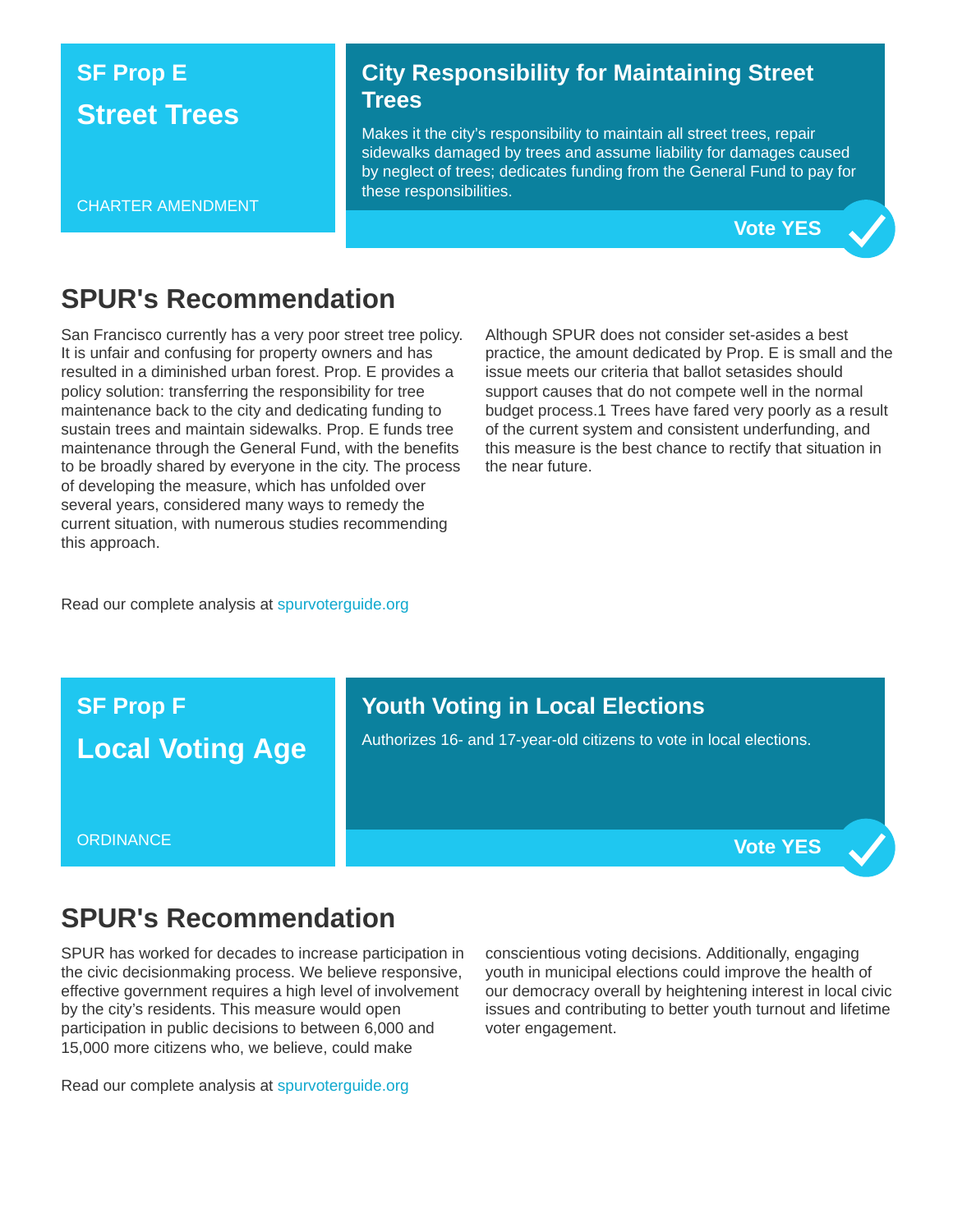## **SF Prop G Police Oversight**

#### CHARTER AMENDMENT

#### **Department of Police Accountability**

Changes the name of the Office of Citizen Complaints to the Department of Police Accountability, separates the department's budget from the budget of the police department and requires regular audits of police officer misconduct and use of force.



### **SPUR's Recommendation**

A civilian oversight body with the proper resources, independence and disciplinary power is a key part of a community strategy to end police violence and restore trust in law enforcement and government. Removing the oversight body from the budgetary control of the

Read our complete analysis at [spurvoterguide.org](https://spurvoterguide.org/)

department it investigates is a common-sense good government policy and a good use of the ballot. Endowing the OCC with more budgetary autonomy could allow the department to better manage its resources and priorities and increase its effectiveness.

## **SF Prop H Public Advocate**

CHARTER AMENDMENT

### **Establishing a Public Advocate**

Creates a new citywide elected office, public advocate, to be elected to four-year terms; provided with a staff, budget and offices within City Hall; and given a range of powers to review city programs and performance, investigate complaints against government, hold hearings and introduce legislation.

**Vote NO**

## **SPUR's Recommendation**

A major change to the way San Francisco is governed demands a compelling case for why it is necessary: Would it make the city better? Would the positive impacts outweigh any negative impacts? Would the change reflect principles of good government? Is it on the ballot for the right reasons? Would it make it easier or harder to make future governance and management decisions in the city?

The public advocate proposal fails every test. It reproduces, confuses and politicizes existing government services, in addition to dramatically growing their costs. San Francisco has advocates for the public in the Office of

Read our complete analysis at [spurvoterguide.org](https://spurvoterguide.org/)

the Mayor and Board of Supervisors, as well as in the city's dozens of public commissioners and numerous programs for government transparency, accountability and responsiveness to public complaints. If passed, this measure would be highly likely to contribute to dysfunction in San Francisco governance by creating unnecessary and expensive bureaucracy and inappropriately politicizing sensitive functions of government. It's on the ballot for political reasons and could serve as a vehicle for trouble that would only make San Francisco less wellgoverned.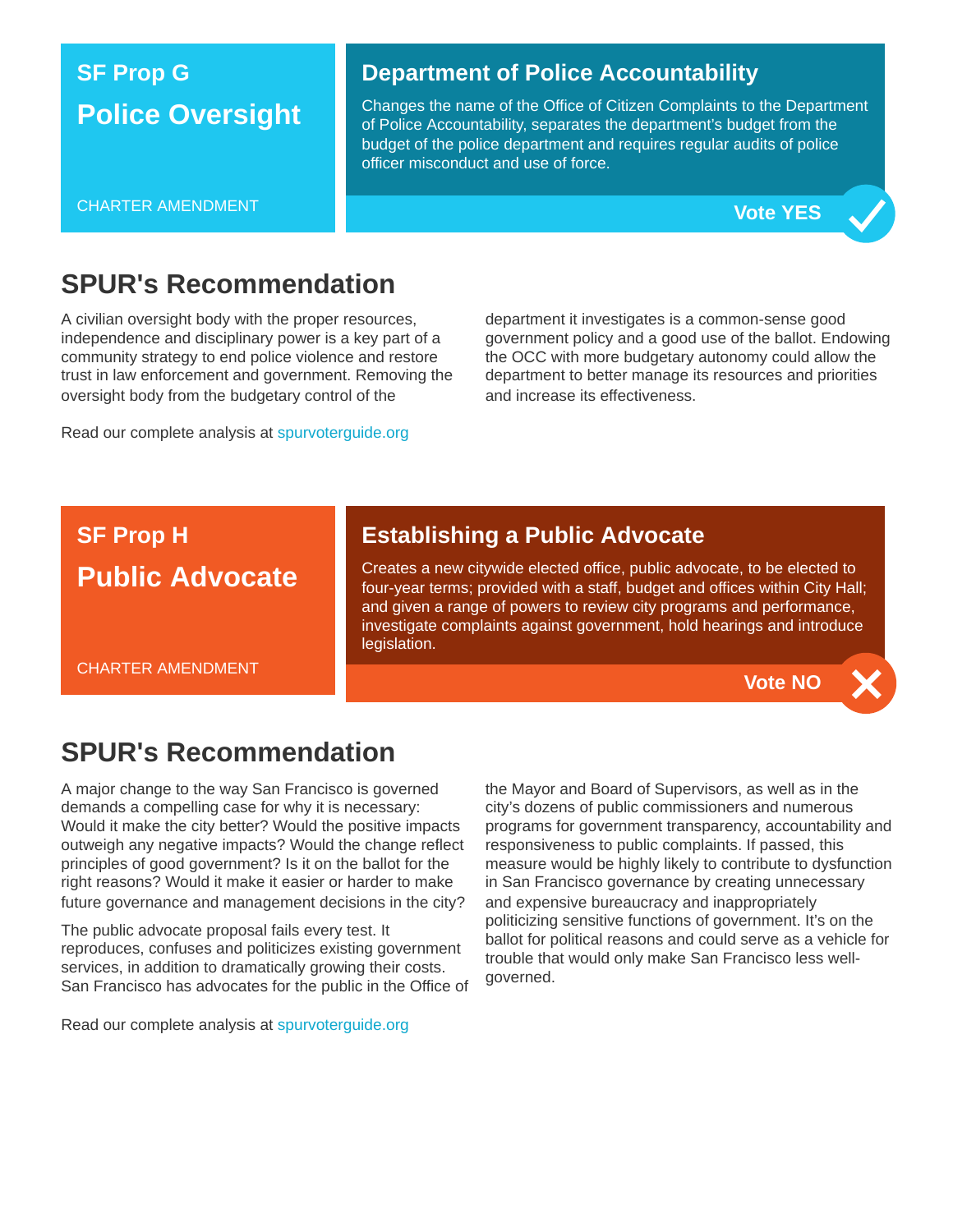## **SF Prop I Dignity Fund**

CHARTER AMENDMENT

### **Funding for Seniors and Adults With Disabilities**

Establishes a special \$38 million fund to support services for seniors and adults with disabilities; mandates an annual increase to the amount through 2026–27, after which the amount would fluctuate with the city's discretionary budget.



## **SPUR's Recommendation**

Prop I seeks to fund a real need — important services for seniors and adults with disabilities — but there is no reason that funding this need cannot go through the regular legislative budgeting process, which considers all citizens' needs together. Wherever possible, elected officials should be allowed to allocate resources according to the greatest needs year by year, balancing out the competing demands on the finite amount of money available in the General Fund budget. Asking voters to establish a preset amount for a particular service does not give the full picture; voters cannot know which other

needs may receive less funding as a result. And locking this funding in ignores the fact that changes occur in demographics, service needs and delivery methods.

SPUR believes set-asides should only be deployed as a funding tool for certain rare circumstances —for example, when particular purposes are chronically underfunded and/or don't have a voice in the normal budget process. Thanks to excellent advocates like the coalition that has backed this measure, the needs of seniors and adults with disabilities have been well represented and adequately funded to date.

Read our complete analysis at [spurvoterguide.org](https://spurvoterguide.org/)

**SF Prop J Dedicating the Prop. K Sales Tax**

CHARTER AMENDMENT

### **Funding for Homelessness and Transportation**

Dedicates funding from the Prop. K sales tax to fund homeless services and transportation system improvements.



## **SPUR's Recommendation**

San Francisco's health and quality of life depend on a well-functioning transportation system that prioritizes transit, bicycle and pedestrian travel. This measure would establish a clear expenditure plan, ensuring that sales tax money would be spent on projects that make a difference in achieving San Francisco's transportation policy goals.

Similarly, health and quality of life for all residents demand that the city invest in solutions to homelessness. This measure would provide a substantial increase in support for the city's best programs for moving its street

population into shelters with services and, eventually, into permanent supportive housing. Historically, SPUR has been skeptical of budget set-asides because they lock in future spending and limit legislators' ability to allocate money differently as the city's priorities and needs change over time. But we have also supported setaside initiatives when the substance of the measure outweighs our concerns with the mechanism and when the structure of the proposal meets our criteria for evaluating set-asides.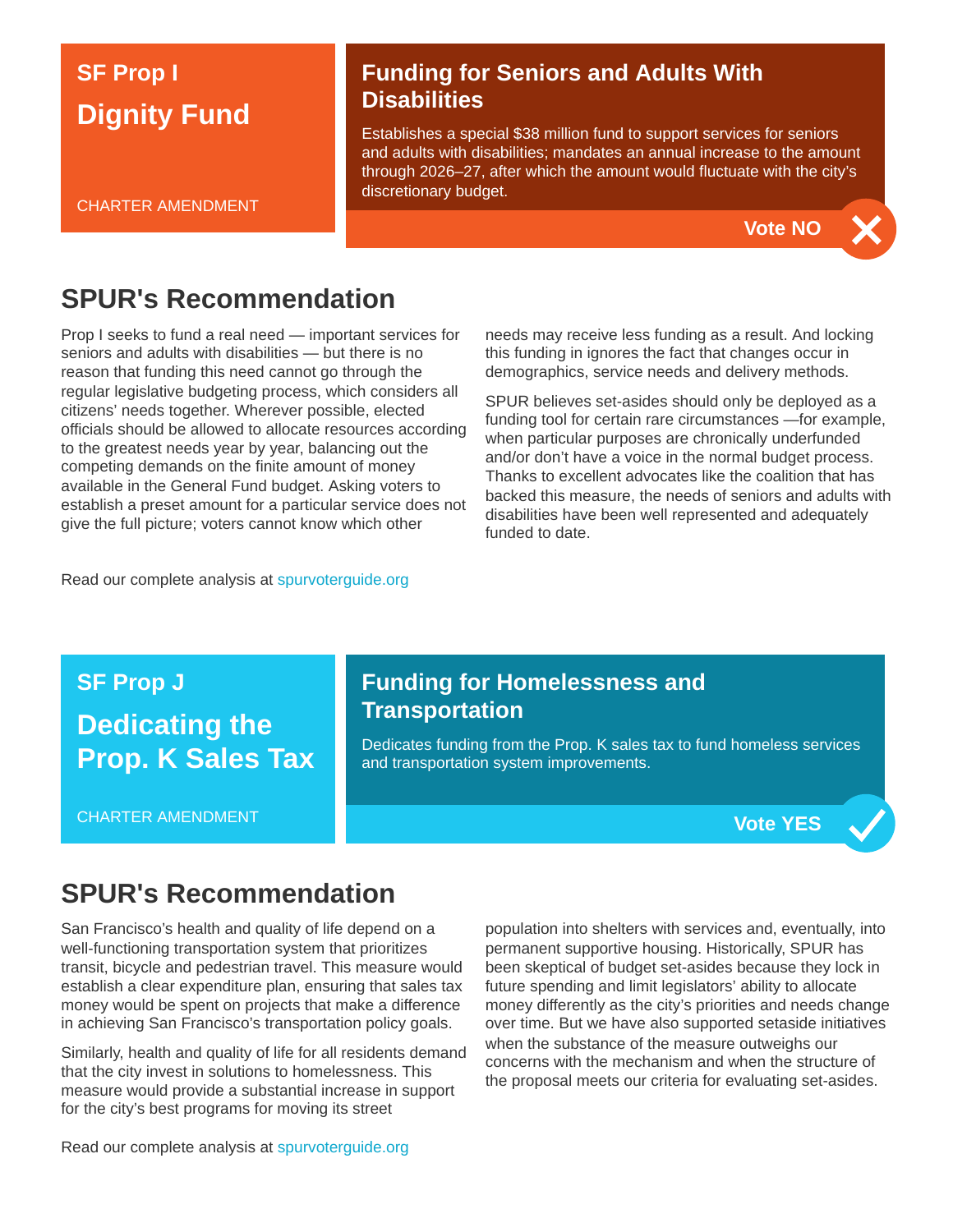## **SF Prop K Sales Tax for Transportation and Homelessness**

TAX ORDINANCE

#### **General Sales Tax**

Increases the effective sales tax in San Francisco by 0.75 percent to 9.25 percent in order to fund the homelessness and transportation programs in Prop. J.



## **SPUR's Recommendation**

This sales tax would raise local money for the city's most important priorities. While Prop. K is a general tax and therefore does not have a dedicated expenditure plan, it does have a companion measure  $-$  Prop.  $J$   $-$  that sets aside this revenue increase for much-needed investment in transportation and homelessness services.

There is legitimate concern about the cumulative impact of tax and revenue measures on this ballot, and there are a confusing number of measures related to homelessness this year. This measure would make the biggest contribution to funding these needs, and it has been developed and structured fairly to have the biggest payoff for the city, with the least costs. It deserves support.

Read our complete analysis at [spurvoterguide.org](https://spurvoterguide.org/)

## **SF Prop L MTA Board and Budget**

CHARTER AMENDMENT

### **Appointments to MTA Board of Directors and Budget Process**

Alters how appointments are made to the SFMTA Board of Directors by creating split appointments between the Board of Supervisors and mayor and allows the Board of Supervisors to reject the SFMTA's budget by a simple majority vote.



## **SPUR's Recommendation**

Governance reforms of the past decade are beginning to result in an improved transportation system, with Muni performance and rider satisfaction getting better, the bike network expanding, pedestrian safety investments increasing and parking management improving. This measure threatens to undo those gains by politicizing the management of the SFMTA.

There is inherent conflict in managing a transportation system that serves the collective good. Changes that improve service for many can inconvenience some individuals. For example, putting bus stops on every block makes Muni slow for everyone riding that route. Removing a bus stop, however, can inconvenience the people who use that stop. Only an agency with independence from politics can successfully balance these needs. For this reason and others, the independent agency model is the one used by virtually every successful urban transit system in the country.

If San Francisco's goal is an efficient, effective, well-loved, well-used transportation system, the city must continue to depoliticize, rationalize and effectively fund the management of its transportation system.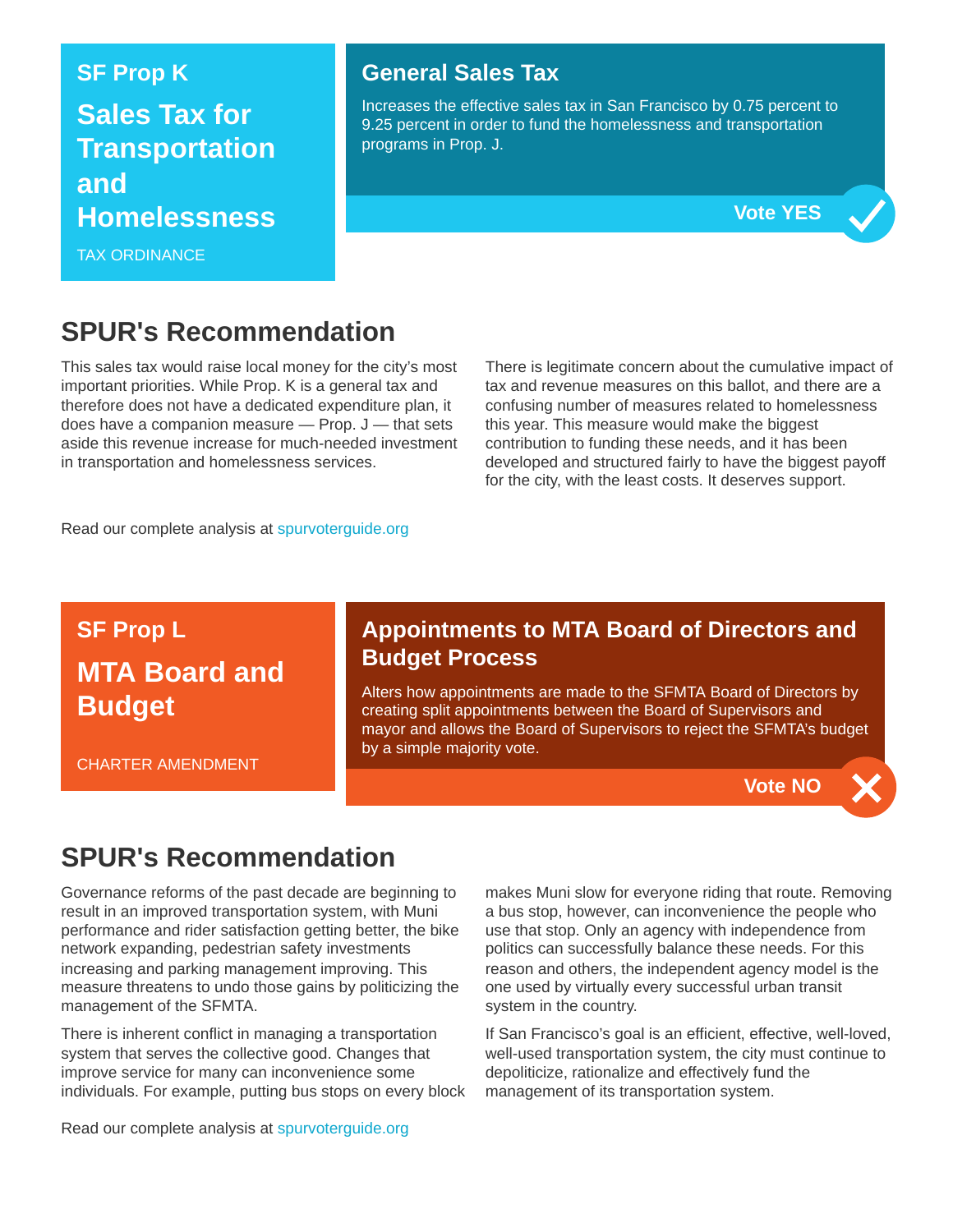#### **SF Prop M**

**Housing and Development Commission**

CHARTER AMENDMENT

#### **Housing and Development Commission**

Creates a new Housing and Development Commission to oversee the city's Housing and Community Development and Economic and Workforce Development agencies.



## **SPUR's Recommendation**

Prop. M could delay the work of two of San Francisco's most vital city agencies, those responsible for creating affordable housing and leading economic development initiatives. The nature of this work — which requires complex coordination across many city agencies requires the directors of these departments to be close to and speak for the chief executive of the city. By removing the direct link with the mayor and adding an ill-fitting layer of bureaucracy, Prop. M would make it more difficult for the city to execute the major plans that create affordable housing, provide jobs and revitalize neighborhoods.

While public commission meetings would increase the formal opportunities for public input on the city's housing and economic development efforts, there is no evidence that existing opportunities for public input are insufficient. And a strategic plan could have been undertaken without creating a new commission. This measure is unnecessary and potentially very damaging to the city's ability to do planning, support economic development and build affordable housing.

Read our complete analysis at [spurvoterguide.org](https://spurvoterguide.org/)



### **SPUR's Recommendation**

San Francisco has a significant noncitizen immigrant population, and close to one-third of San Francisco's 60,000 public school children have a parent who is an immigrant, most of whom are not citizens. San Francisco offers a public education to children regardless of their citizenship status. Expanding the opportunity for their parents and guardians to have a voice in who governs that education makes sense.

Citizenship has not always been a barrier to voting in local elections in the United States. Several other communities throughout the country have already removed the citizenship barrier for voting in school board elections, and San Francisco would have those models in determining how to implement the measure. Though there are potential legal issues to be resolved, we feel this measure represents an important opportunity for San Francisco to better represent the concerns of its residents.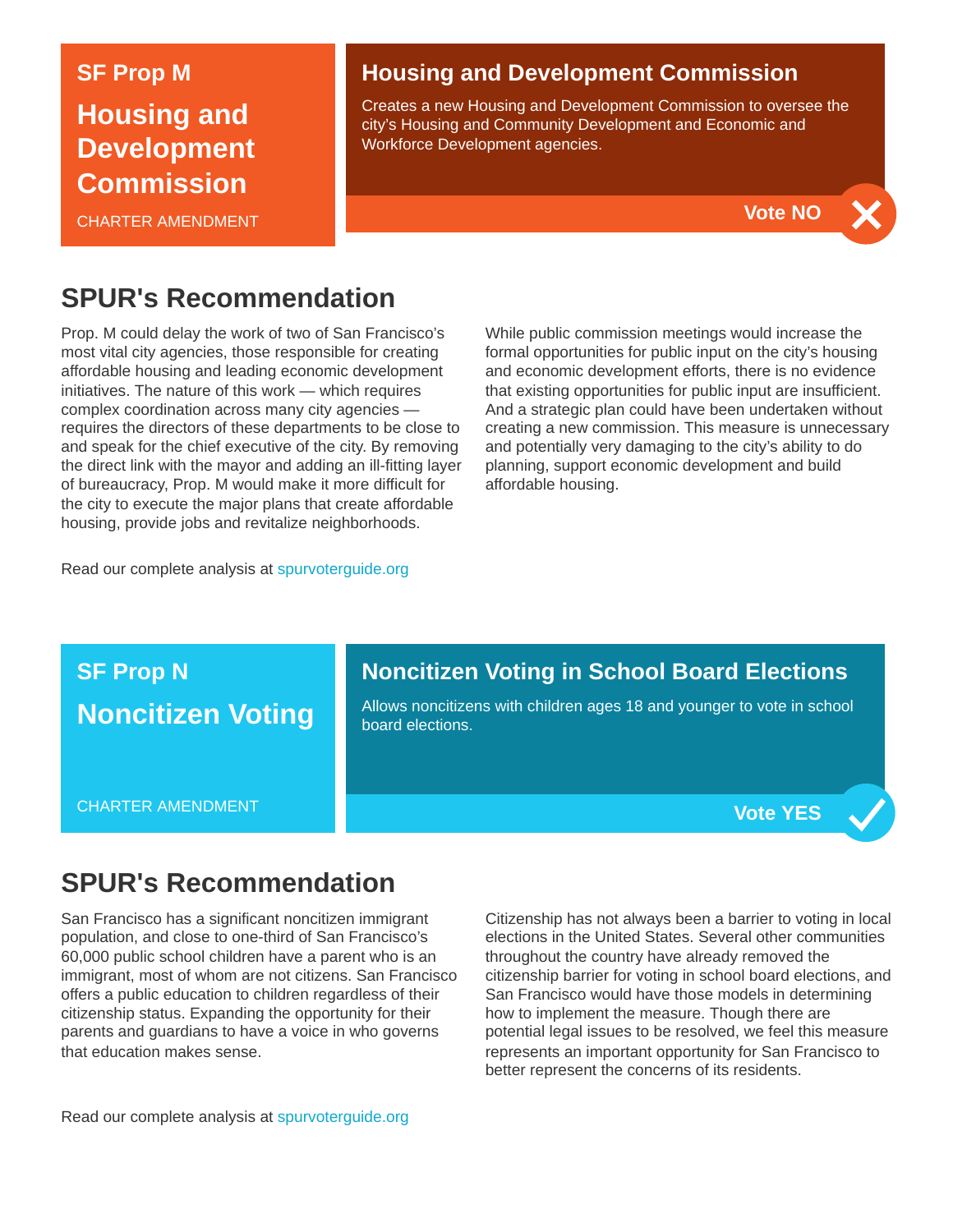## **SF Prop O Bayview Office Development**

#### **ORDINANCE**

#### **Office Development in Candlestick Point and Hunters Point**

Exempts office development in Candlestick Point and Hunters Point from San Francisco's annual cap on office space construction.



### **SPUR's Recommendation**

The Prop. M office cap limits the ability to add to the supply of office space during economic booms, resulting in rapidly rising rents that squeeze nonprofit groups, small businesses and any other low-margin office tenant. SPUR has long been concerned about the negative effects of the current citywide office cap and remains unequivocally in favor of modifying it,9 including this measure's proposed exemption for Hunters Point Shipyard and Candlestick Point.

While SPUR is generally opposed to making changes to the Planning Code at the ballot, in this case they're necessary. Because Prop. M was passed at the ballot box, any changes must also come back to the voters.

Read our complete analysis at [spurvoterguide.org](https://spurvoterguide.org/)

Prop. O builds on the voters' support of the 2008 Bayview Jobs, Parks and Housing Initiative by allowing those plans to go forward without the constraints of Prop. M. The downtown office cap was intended to control and meter the growth of high-rise office construction in downtown San Francisco, not to slow or limit job growth in other parts of the city.

## **SF Prop P Competitive Bidding**

**ORDINANCE** 

### **Competitive Bidding for Affordable Housing Projects on City-Owned Property**

Requires a competitive bidding process for selecting developers of affordable housing funded by the City and County of San Francisco on sites owned by the city.



## **SPUR's Recommendation**

Prop. P does not clearly solve a problem. MOHCD already has a process in place to ensure competitive bidding on projects funded with public dollars that are built on cityowned land. Setting administrative rules like this at the

Read our complete analysis at [spurvoterguide.org](https://spurvoterguide.org/)

ballot could complicate the department's ability to make future changes as conditions change, and the requirement of three bids could impede the city's ability to get important projects built.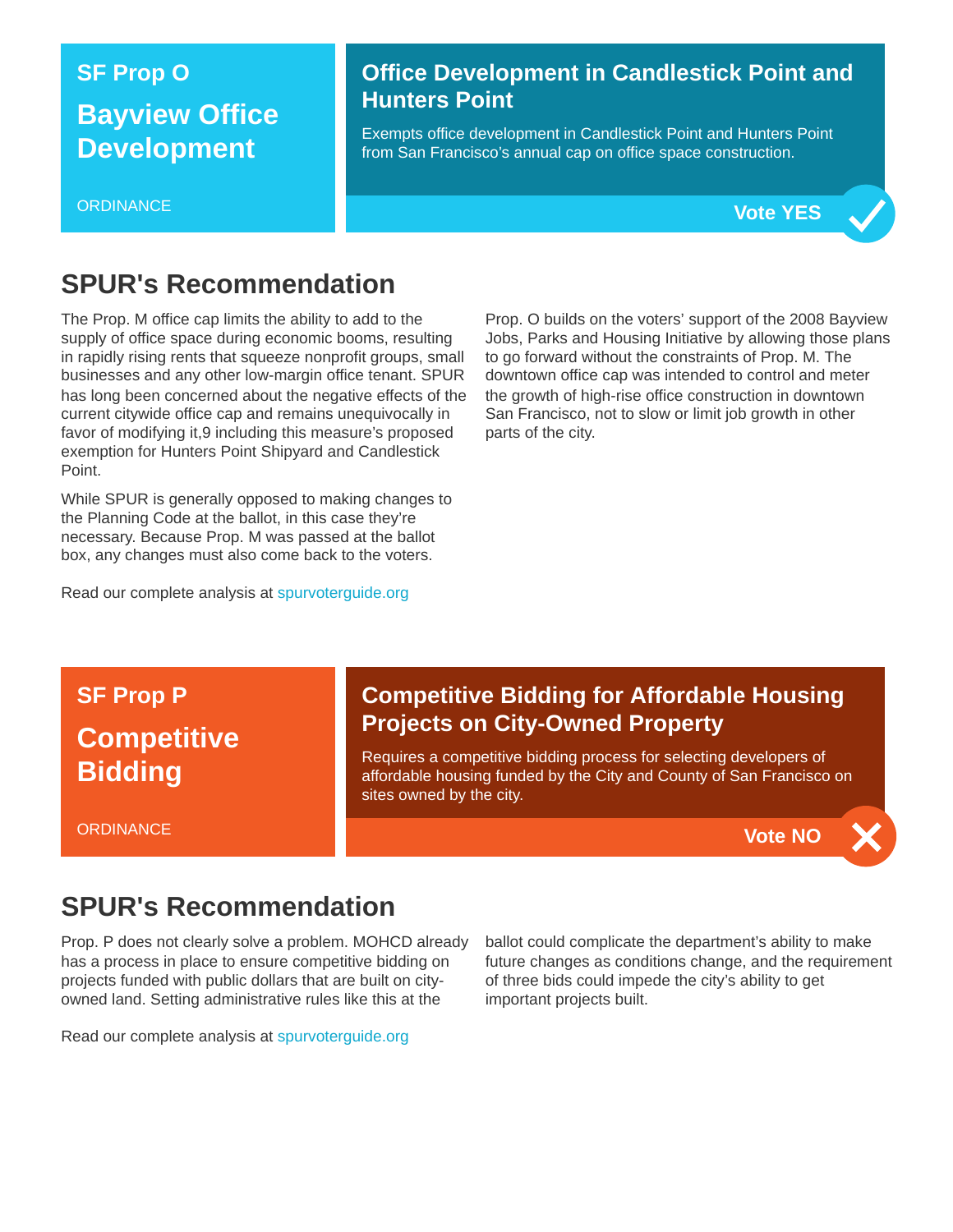## **SF Prop Q Tent Encampments**

**ORDINANCE** 

### **Prohibiting Tents on Public Sidewalks**

Amends the Police Code to prohibit tents on public sidewalks and provides parameters for removing tent encampments within 24 hours, provided occupants can be offered housing, shelter or homeless services.

#### **No Recommendation**

## **SPUR's Recommendation**

It feels deeply wrong that a city with such wealth and pride in social progressivism should fail to address a persistent human tragedy in its streets, year after year. This measure responds to widespread frustration and attempts to create a framework for addressing one of the most visible manifestations of homelessness: tent encampments on public sidewalks. There is little disagreement that tent encampments are hazardous for both their occupants and the residents and businesses nearby, and it must be a priority for the city to help people transition out of these situations.

But this measure does not offer a lasting solution. The city already uses existing law to move people off of public sidewalks when they are creating a health or safety hazard. This measure could actually impinge on the city's ability to remove an encampment because it requires that housing or shelter be provided (and such shelter is often not available). The measure's wording does not specify the quality of shelter that must be provided or whether

Read our complete analysis at [spurvoterguide.org](https://spurvoterguide.org/)

people need to be accommodated for any length of time. Enforcement of Prop. Q could create a circus wheel where people are in shelter for a night, then back out on the street in a new location.

The city has already made providing significantly more housing, shelter and services the priority of its enhanced homelessness policy. And other measures on the ballot this fall could provide additional funding for Navigation Centers and for permanently affordable housing. This measure doesn't add any new services or funding and could confine the approach of San Francisco's newly created Department of Homelessness and Supportive Housing.

The SPUR Board is not in favor of allowing sidewalk encampments to persist, but many board members did not believe this measure would provide a real solution. We were not able to reach enough votes to recommend either a "yes" vote or a "no" vote on this measure.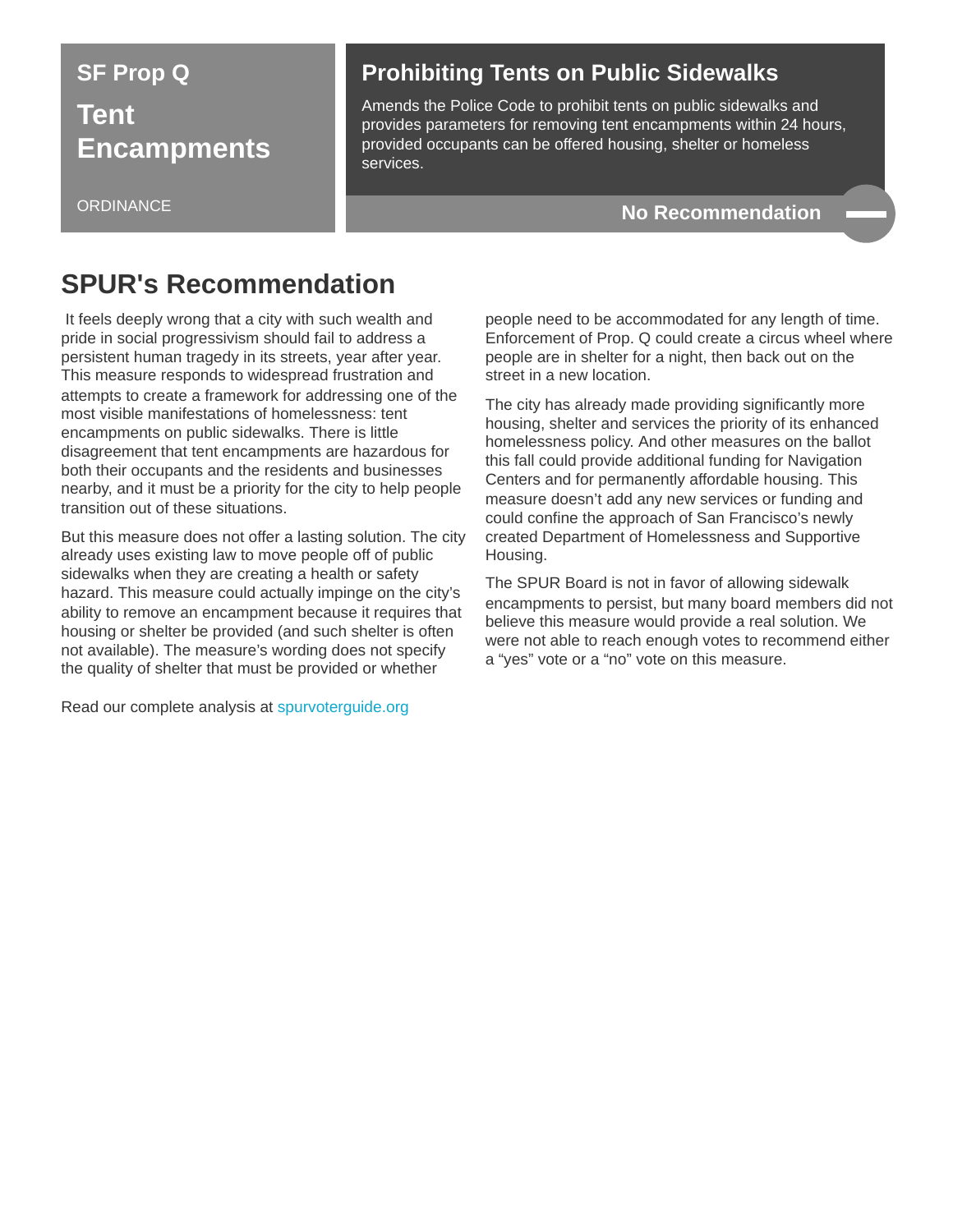## **SF Prop R Neighborhood Crime Unit**

#### **ORDINANCE**

#### **Neighborhood Crime Ordinance**

Mandates that the San Francisco Police Department establish a Neighborhood Crime Unit and staff it with a minimum of 3 percent of all sworn personnel.



## **SPUR's Recommendation**

SPUR supports the idea of a Neighborhood Crime Unit within the SFPD. We recognize that certain neighborhood crimes, such as vandalism and bicycle thefts, degrade the city's quality of life and can get overlooked in a police department focused on more serious or violent crimes.

But we oppose using the ballot as a tool to allocate departmental staffing. How a department carries out its functions and how departments coordinate should be

Read our complete analysis at [spurvoterguide.org](https://spurvoterguide.org/)

decided between the mayor and the department heads (sometimes with discussion and input from supervisors or the city controller). This measure is even more troubling given that the mayor and police chief already support the idea of a Neighborhood Crime Unit, and implementing such a unit does not need legislation to be enacted. Despite some merits, this measure has no place on the ballot.

## **SF Prop S Allocating the**

**Hotel Tax**

**ORDINANCE** 

### **Allocation of Hotel Tax Funds**

Allocates a portion of hotel tax revenue to programs related to the arts and ending family homelessness.

#### **No Recommendation**

## **SPUR's Recommendation**

Arts, culture and services for families experiencing homelessness are priorities of the city and worthy of public investment. The hotel tax has historically been a major source of funding for these causes, and the amounts proposed for a restored set-aside in the measure are reasonable when compared to their historic allocations. However, creating new setasides restricts the

Read our complete analysis at [spurvoterguide.org](https://spurvoterguide.org/)

flexibility of distributing monies from the General Fund. Due to the way it is structured and its significant size, this set-aside is expected to impact other key services the city provides. SPUR's board was divided on these points and was not able to reach enough votes to recommend either a "yes" vote or a "no" vote on this measure.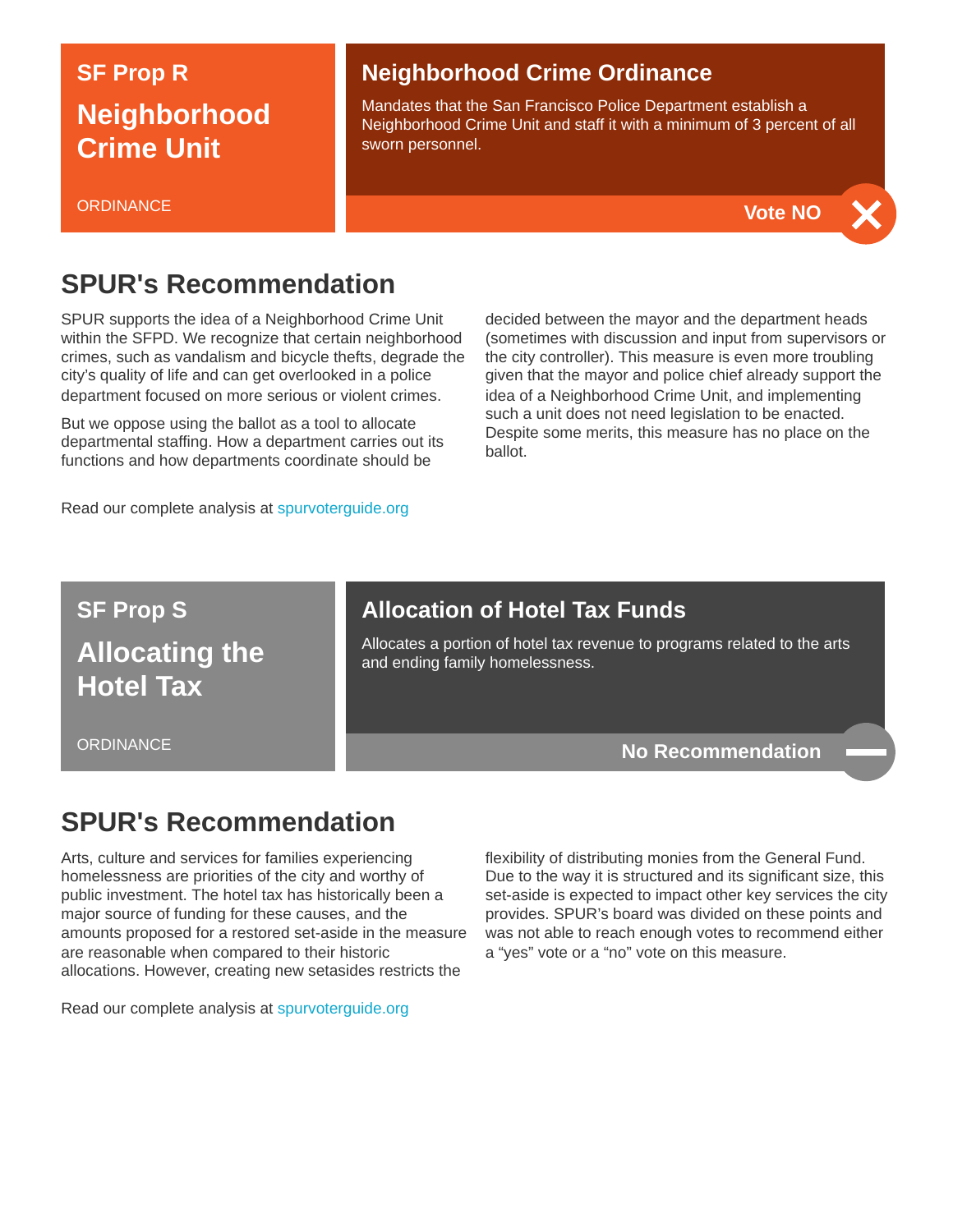## **SF Prop T Lobbyist Gifts and Reporting**

#### **ORDINANCE**

#### **Restricting Lobbyist Gifts and Campaign Contributions**

Imposes new regulations on lobbyist reporting, restricts lobbyist gifts to city officials and limits lobbyist campaign contributions.



## **SPUR's Recommendation**

SPUR recognizes the concern Prop. T raises about the effect of money in San Francisco politics. We are generally supportive of a ban on bundling campaign contributions and appreciate the proponents' work to develop a proposal for San Francisco.

But regarding the strict gift ban, we have not heard a convincing policy argument that this measure would actually prevent corruption. This measure may only address a perception of influence, and its methods might have unanticipated impacts. One is that Prop. T could make it harder for city officials and legitimate

Read our complete analysis at [spurvoterguide.org](https://spurvoterguide.org/)

representatives of public interests to work together. There is a balance to strike between preventing corruption and seeing the potential for corruption in any contact between a city official and an advocate for a cause.

This measure makes an important contribution to the conversation about money in politics, but it should have been considered legislatively, where trade-offs could have been weighed and where it would have been possible to amend with a simple Board of Supervisors majority, like nearly all other laws.

**SF Prop U Affordable Housing Eligibility**

**ORDINANCE** 

### **Affordable Housing Requirements for Market-Rate Development Projects**

Increases the income eligibility limit for below-market-rate rental units offered through the city's inclusionary housing program.

**Vote NO**

## **SPUR's Recommendation**

Middle-income families are important to San Francisco's diversity and economy, and this segment of the population is shrinking. The city needs to provide more housing for these households, but this measure is not the right way to accomplish it. Given the complexity of inclusionary housing policy, a legislative process informed by technical studies is a better way to make decisions about how much inclusionary housing the city needs and who should be eligible to live in it. The ballot box is no place for this kind of decision-making.

It's also important to note that Prop. U does not add more housing to the pool of inclusionary units available at below-market rents. This means that it would reduce the opportunities for certain low-income households by putting them into competition with a greater number of households for the same number of inclusionary units. While we recognize its good intentions, we can't put our support behind this measure.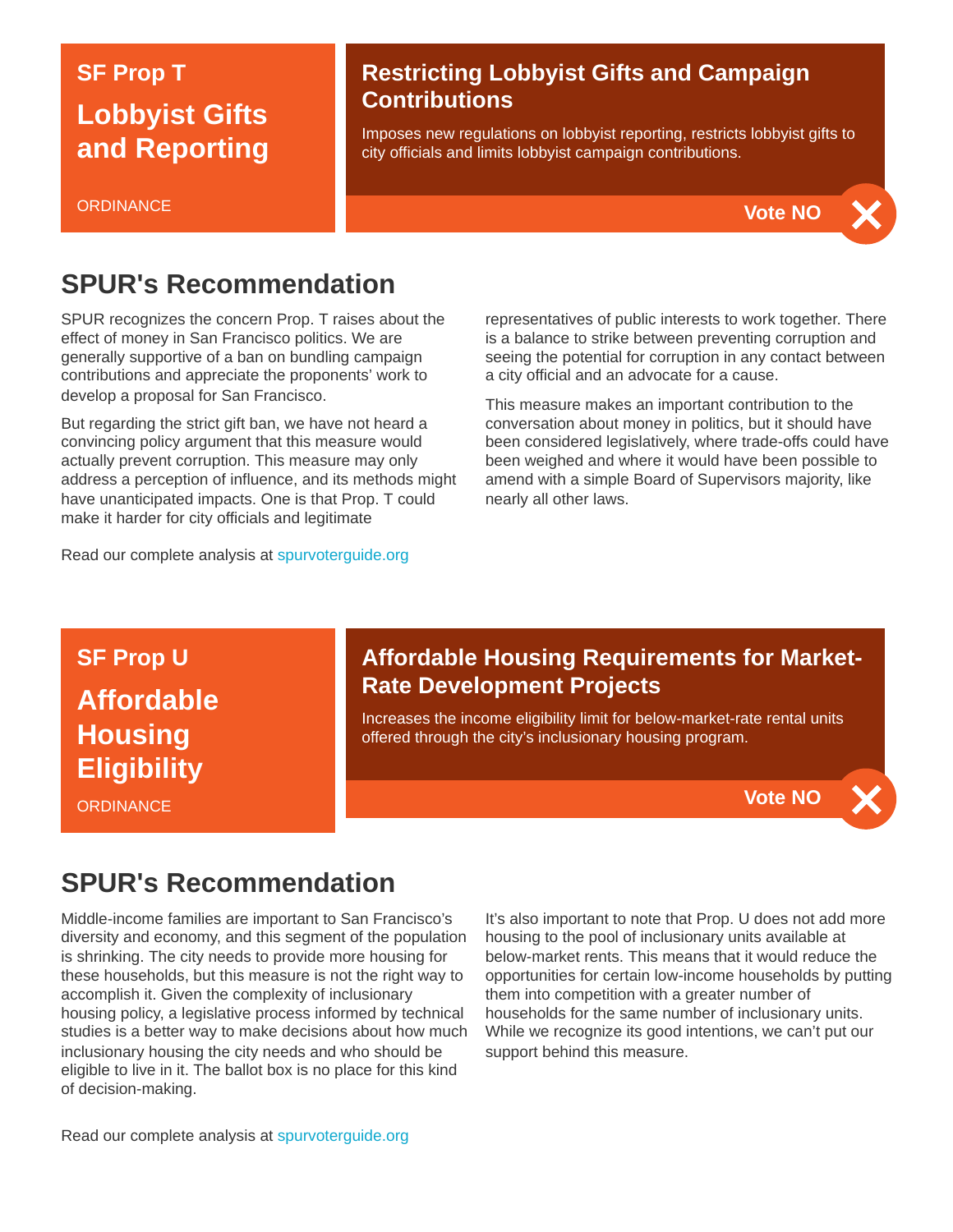## **SF Prop V Soda Tax**

### **Tax on Distributing Sugar-Sweetened Beverages**

Levies a tax of 1 cent per ounce on sugar-sweetened drinks distributed in San Francisco.

#### **ORDINANCE**



### **SPUR's Recommendation**

While many other factors influence public health, there is convincing evidence that liquid sugar is especially pernicious and merits policy intervention. The proposed tax is a reasonable and targeted policy tool that could help reverse the trend of rising rates of obesity and diabetes and the related increases in public health costs.

Though the measure is a regressive tax, it taxes something that is not essential to daily life. Sugary drinks can be easily avoided. A tax of this nature would be better implemented at the state level, but after a decade of failed

Read our complete analysis at [spurvoterguide.org](https://spurvoterguide.org/)

attempts to pass such legislation in Sacramento, we cannot continue waiting for a state-level tax. Given the severity of diet-related public health problems, this measure merits support.

#### **SF Prop W Transfer Tax** TAX ORDINANCE **Real Estate Transfer Tax on Properties Over \$5 Million** Increases the city's transfer tax rate on properties valued at \$5 million or more. **Vote NO**

## **SPUR's Recommendation**

SPUR has been supportive of transfer tax rate increases in the past. We believe that when thoughtfully crafted, transfer taxes can be a prudent way to generate revenue and recoup city investment without providing a direct incentive against economic activity and job growth. And SPUR supports two of the programs that proponents of this measure hope to fund: making City College tuitionfree for San Francisco residents and maintaining street trees.

Read our complete analysis at [spurvoterguide.org](https://spurvoterguide.org/)

However, this measure does not address whether City College or street trees would be funded, and if they were, this tax would likely not be the best revenue source. Because transfer taxes are so volatile, their revenue is better dedicated to one-time uses or to create a reserve, rather than to support programs that rely on steady income. City leaders can, and should, look for other ways to fund San Francisco's ongoing priorities.